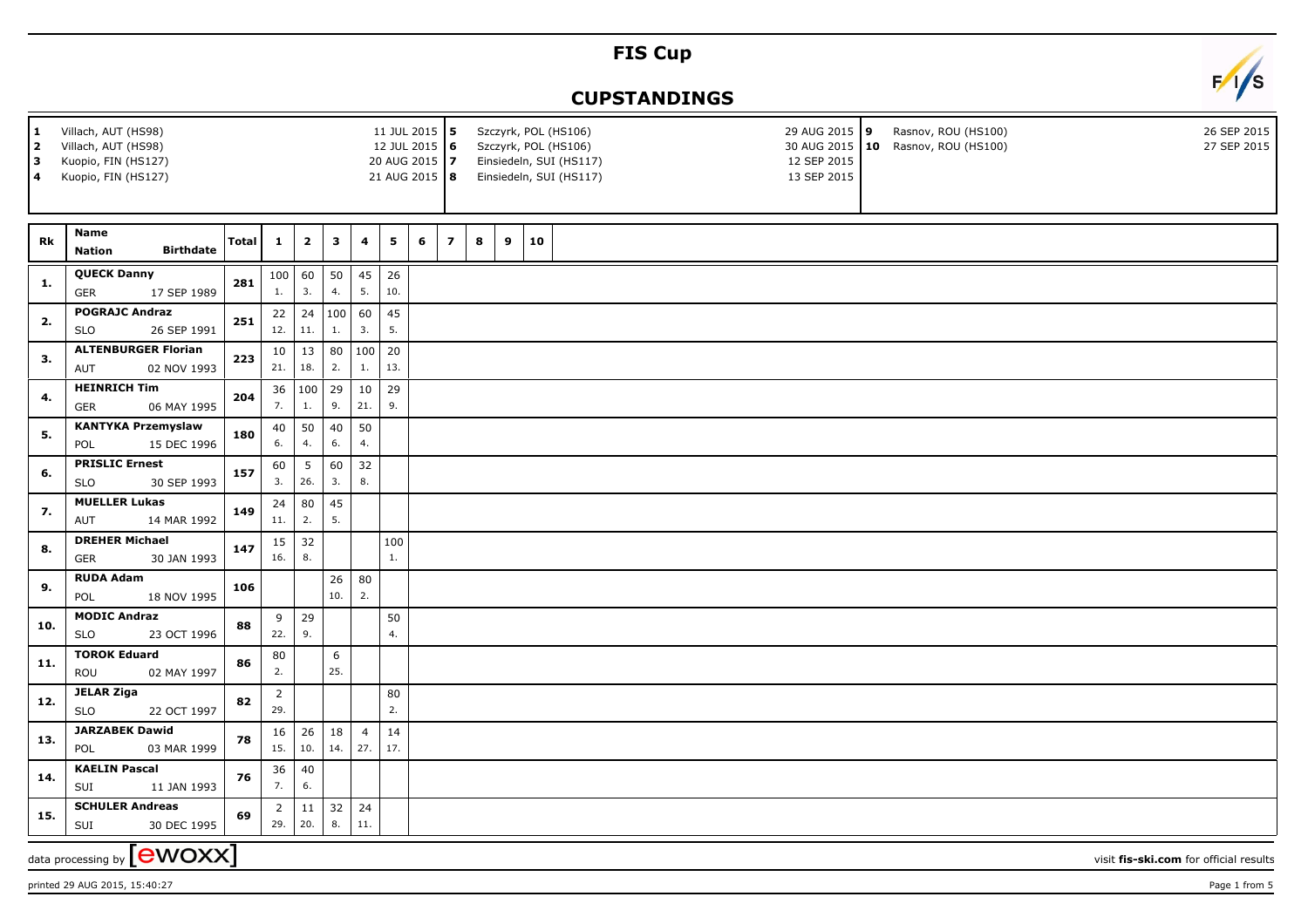| Rk  | <b>Name</b>                                       | Total | $\mathbf{1}$ | $\overline{\mathbf{2}}$        | $\mathbf{3}$ | 4         | 5         | 6 | $\overline{z}$ | 8 | 9 | 10 |  |
|-----|---------------------------------------------------|-------|--------------|--------------------------------|--------------|-----------|-----------|---|----------------|---|---|----|--|
|     | <b>Birthdate</b><br><b>Nation</b>                 |       |              |                                |              |           |           |   |                |   |   |    |  |
| 16. | <b>HAMANN Martin</b><br>10 APR 1997<br>GER        | 62    |              |                                | 36<br>7.     | 26<br>10. |           |   |                |   |   |    |  |
| 17. | <b>KUKULA Artur</b><br>17 JUL 1992<br>POL         | 60    |              |                                |              |           | 60<br>3.  |   |                |   |   |    |  |
| 18. | <b>MIETUS Grzegorz</b><br>POL<br>20 FEB 1993      | 50    | 50<br>4.     |                                |              |           |           |   |                |   |   |    |  |
| 18. | <b>VANCURA Tomas</b><br>CZE<br>10 SEP 1996        | 50    | 50<br>4.     |                                |              |           |           |   |                |   |   |    |  |
| 20. | <b>FUCHS Tim</b><br>03 AUG 1997<br>GER            | 47    |              |                                | 11<br>20.    | 36<br>7.  |           |   |                |   |   |    |  |
| 21. | <b>BICKNER Kevin</b><br>23 SEP 1996<br><b>USA</b> | 46    | 6<br>25.     | 40<br>6.                       |              |           |           |   |                |   |   |    |  |
| 22. | <b>LACKNER Thomas</b><br>09 APR 1993<br>AUT       | 45    | 5<br>26.     |                                |              |           | 40<br>6.  |   |                |   |   |    |  |
| 22. | <b>SIEGEL David</b><br>GER<br>28 AUG 1996         | 45    |              | 45<br>5.                       |              |           |           |   |                |   |   |    |  |
| 24. | <b>SATO Yukiya</b><br><b>JPN</b><br>19 JUN 1995   | 42    | 26<br>10.    | 16<br>15.                      |              |           |           |   |                |   |   |    |  |
| 25. | <b>LEJA Krzysztof</b><br>POL<br>21 FEB 1996       | 41    |              | $\overline{\mathbf{3}}$<br>28. | 16<br>15.    | 22<br>12. |           |   |                |   |   |    |  |
| 26. | <b>LEITNER Clemens</b><br>AUT<br>07 NOV 1998      | 40    | 20<br>13.    | 20<br>13.                      |              |           |           |   |                |   |   |    |  |
| 26. | <b>STEKALA Andrzej</b><br>30 JUN 1995<br>POL      | 40    |              |                                | 20<br>13.    | 20<br>13. |           |   |                |   |   |    |  |
| 26. | <b>KOZISEK Cestmir</b><br>CZE<br>09 NOV 1991      | 40    |              |                                |              | 40<br>6.  |           |   |                |   |   |    |  |
| 29. | <b>MORASSI Andrea</b><br>30 AUG 1988<br>ITA       | 39    | 8<br>23.     | 9<br>22.                       | 22<br>12.    |           |           |   |                |   |   |    |  |
| 30. | <b>HAYBOECK Alexander</b><br>08 JUL 1995<br>AUT   | 36    |              | 18<br>14.                      |              |           | 18<br>14. |   |                |   |   |    |  |
| 30. | <b>NOMME Martti</b><br>07 AUG 1993<br>EST         | 36    |              |                                | 24<br>11.    | 12<br>19. |           |   |                |   |   |    |  |
| 30. | <b>PODZORSKI Lukasz</b><br>POL<br>25 JAN 1996     | 36    |              |                                |              |           | 36<br>7.  |   |                |   |   |    |  |
| 33. | <b>KUS Jan</b><br><b>SLO</b><br>08 MAR 1998       | 34    |              | $\overline{2}$<br>29.          |              |           | 32<br>8.  |   |                |   |   |    |  |
| 34. | <b>REISENAUER Janni</b><br>AUT<br>07 NOV 1997     | 33    | 11<br>20.    | 22 <br>12.                     |              |           |           |   |                |   |   |    |  |

data processing by **CWOXX** visit **fis-ski.com** for official results

printed 29 AUG 2015, 15:40:27 Page 2 from 5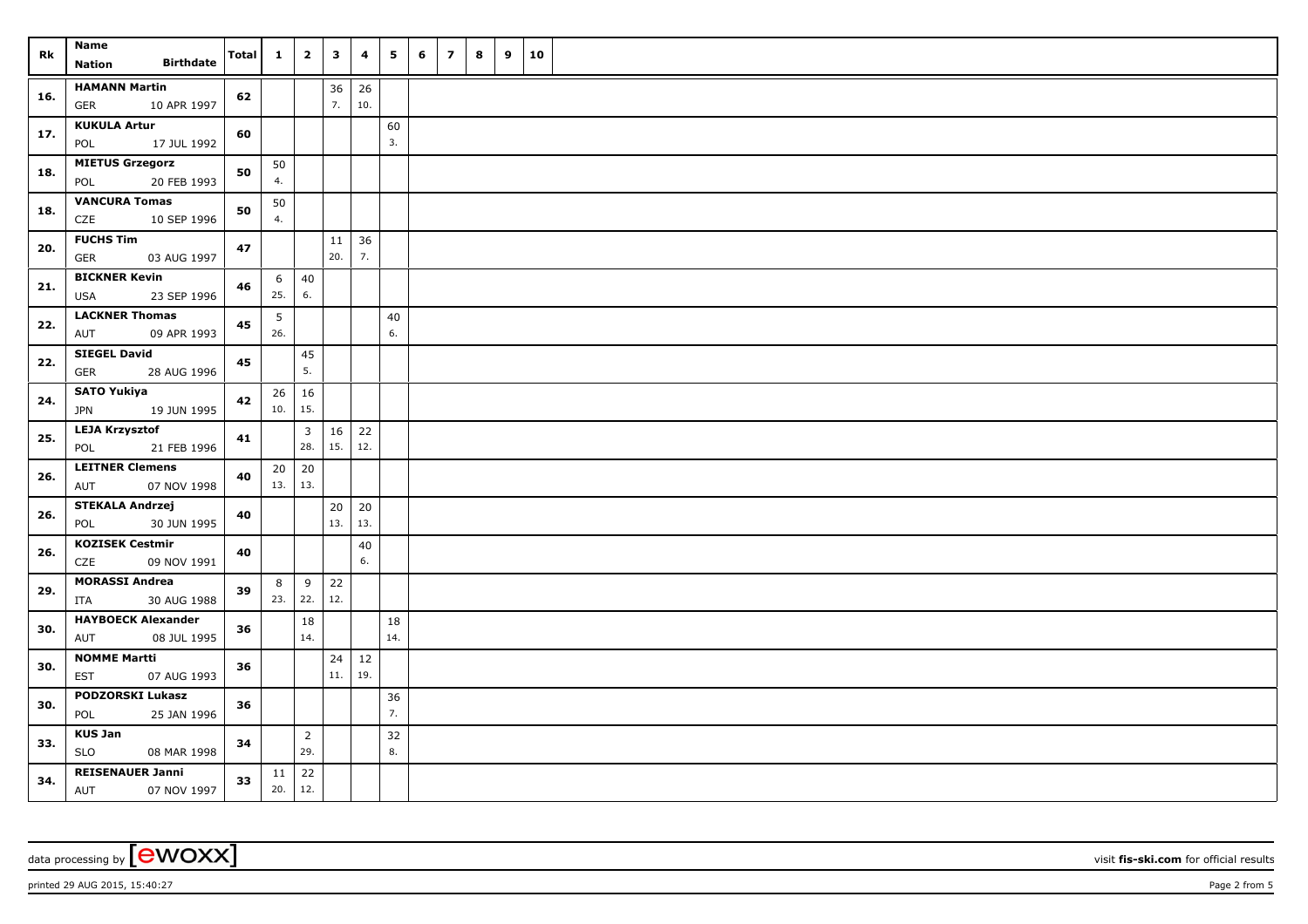| Rk  | <b>Name</b>                                        | Total  | $\mathbf{1}$ | $\overline{\mathbf{2}}$ | $\mathbf{3}$          | 4              | 5         | 6 | $\overline{z}$ | 8 | 9 | 10 |  |
|-----|----------------------------------------------------|--------|--------------|-------------------------|-----------------------|----------------|-----------|---|----------------|---|---|----|--|
|     | <b>Birthdate</b><br><b>Nation</b>                  |        |              |                         |                       |                |           |   |                |   |   |    |  |
| 35. | <b>HOFER Thomas</b>                                | 29     | 29           |                         |                       |                |           |   |                |   |   |    |  |
|     | AUT<br>28 JAN 1996                                 |        | 9.           |                         |                       |                |           |   |                |   |   |    |  |
| 35. | <b>ROMASHOV Alexey</b>                             | 29     |              |                         |                       | 29             |           |   |                |   |   |    |  |
|     | 29 APR 1992<br><b>RUS</b>                          |        |              |                         |                       | 9.             |           |   |                |   |   |    |  |
| 37. | <b>COLLOREDO Sebastian</b>                         | 28     |              | $14 \mid 14$            |                       |                |           |   |                |   |   |    |  |
|     | ITA<br>09 SEP 1987                                 |        | $17.$ 17.    |                         |                       |                |           |   |                |   |   |    |  |
| 38. | <b>MIETUS Krzysztof</b>                            | 27     |              | $\overline{2}$<br>29.   | 12<br>19.             | 13<br>18.      |           |   |                |   |   |    |  |
|     | POL<br>08 MAR 1991                                 |        |              |                         |                       |                |           |   |                |   |   |    |  |
| 39. | <b>SILIH Zak</b><br>07 NOV 1995<br><b>SLO</b>      | 24     |              |                         |                       |                | 24<br>11. |   |                |   |   |    |  |
|     | <b>BIRCHLER Tobias</b>                             |        |              | $12 \mid 11$            |                       |                |           |   |                |   |   |    |  |
| 40. | SUI<br>29 JUL 1997                                 | 23     | 19.          | 20.                     |                       |                |           |   |                |   |   |    |  |
|     | <b>KORHONEN Janne</b>                              |        |              |                         | 9                     | 14             |           |   |                |   |   |    |  |
| 40. | 30 OCT 1996<br>FIN                                 | 23     |              |                         | 22.                   | 17.            |           |   |                |   |   |    |  |
| 42. | <b>SOGARD Jonas Gropen</b>                         | 22     |              |                         | 15                    | $\overline{7}$ |           |   |                |   |   |    |  |
|     | 31 JUL 1996<br><b>NOR</b>                          |        |              |                         | 16.                   | 24.            |           |   |                |   |   |    |  |
| 42. | <b>JANOTA Konrad</b>                               | 22     |              |                         |                       |                | 22        |   |                |   |   |    |  |
|     | 13 NOV 1994<br>POL                                 |        |              |                         |                       |                | 12.       |   |                |   |   |    |  |
| 44. | <b>ITO Masamitsu</b>                               | 20     | 13           | $\overline{7}$          |                       |                |           |   |                |   |   |    |  |
|     | 27 FEB 1998<br><b>JPN</b>                          |        | 18.          | 24.                     |                       |                |           |   |                |   |   |    |  |
| 45. | <b>BIELA Stanislaw</b>                             | 19     |              | 15                      | $\overline{4}$        |                |           |   |                |   |   |    |  |
|     | 02 APR 1994<br>POL                                 |        |              | 16.                     | 27.                   |                |           |   |                |   |   |    |  |
| 45. | <b>AALTO Antti</b>                                 | 19     |              |                         | 10                    | 9              |           |   |                |   |   |    |  |
|     | FIN<br>02 APR 1995                                 |        |              |                         | 21.                   | 22.            |           |   |                |   |   |    |  |
| 45. | <b>NIEMI Sami</b>                                  | 19     |              |                         | $\mathbf{1}$<br>30.   | 18<br>14.      |           |   |                |   |   |    |  |
|     | FIN<br>16 FEB 1991<br><b>BERGER Lars Brodshaug</b> |        |              |                         |                       |                |           |   |                |   |   |    |  |
| 48. | <b>NOR</b><br>16 MAR 1995                          | 18     |              |                         | $\overline{2}$<br>29. | 16<br>15.      |           |   |                |   |   |    |  |
|     | <b>PREVC Domen</b>                                 |        | 18           |                         |                       |                |           |   |                |   |   |    |  |
| 48. | <b>SLO</b><br>04 JUN 1999                          | 18     | 14.          |                         |                       |                |           |   |                |   |   |    |  |
|     | <b>MERILAEINEN Eetu</b>                            | $17\,$ |              |                         | 8                     | 9              |           |   |                |   |   |    |  |
| 50. | 19 APR 1997<br>FIN                                 |        |              |                         | 23.                   | 22.            |           |   |                |   |   |    |  |
| 51. | <b>SELL Adrian</b>                                 | 16     |              |                         | $5\phantom{.0}$       | 11             |           |   |                |   |   |    |  |
|     | <b>GER</b><br>28 APR 1998                          |        |              |                         | 26.                   | 20.            |           |   |                |   |   |    |  |
| 51. | <b>WAGNER Lukas</b><br><b>GER</b><br>07 MAR 1995   | 16     |              |                         |                       |                | 16        |   |                |   |   |    |  |
|     |                                                    |        |              |                         |                       |                | 15.       |   |                |   |   |    |  |
| 53. | <b>KVEDER Miha</b>                                 | 15     |              |                         |                       |                | 15        |   |                |   |   |    |  |
|     | SLO<br>18 OCT 1993                                 |        |              |                         |                       |                | 16.       |   |                |   |   |    |  |

data processing by **CWOXX** visit **fis-ski.com** for official results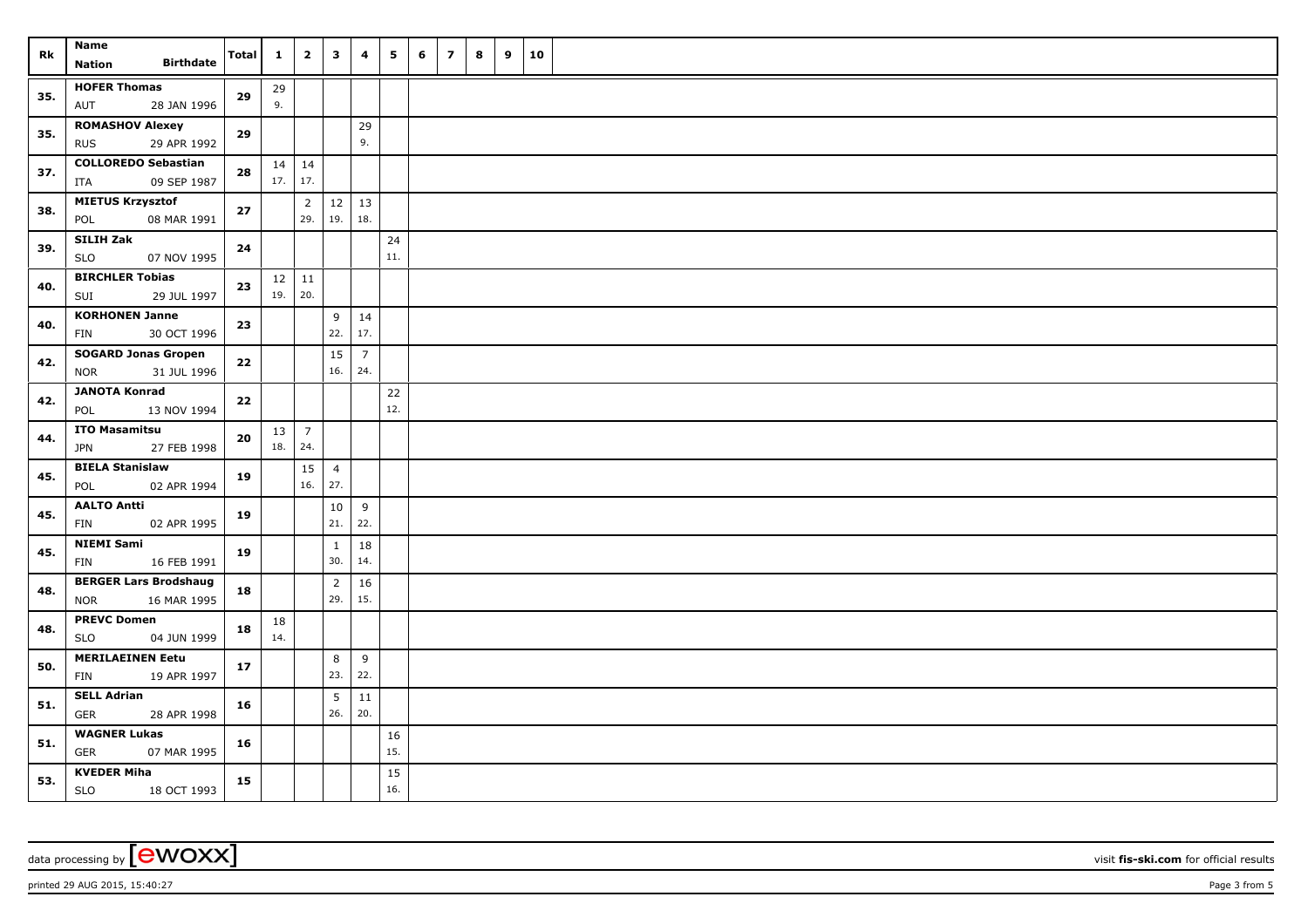| Rk  | <b>Name</b><br><b>Birthdate</b><br>Nation        | Total          | $\mathbf{1}$ | $\overline{\mathbf{2}}$ | $\overline{\mathbf{3}}$ | 4              | 5              | 6 | $\overline{z}$ | 8 | 9 | 10 |  |
|-----|--------------------------------------------------|----------------|--------------|-------------------------|-------------------------|----------------|----------------|---|----------------|---|---|----|--|
|     |                                                  |                |              |                         |                         |                |                |   |                |   |   |    |  |
| 53. | <b>BARTOL Tilen</b><br>17 APR 1997<br><b>SLO</b> | 15             |              |                         |                         | 15<br>16.      |                |   |                |   |   |    |  |
|     | <b>ALAMOMMO Andreas</b>                          |                |              |                         | 14                      |                |                |   |                |   |   |    |  |
| 55. | 23 DEC 1998<br>FIN                               | 14             |              |                         | 17.                     |                |                |   |                |   |   |    |  |
| 55. | <b>KRAPEZ David</b>                              | 14             | $\mathbf{3}$ |                         |                         |                | 11             |   |                |   |   |    |  |
|     | 28 DEC 1993<br><b>SLO</b>                        |                | 28.          |                         |                         |                | 20.            |   |                |   |   |    |  |
| 55. | <b>TKACHENKO Sergey</b>                          | 14             |              |                         |                         |                | 14             |   |                |   |   |    |  |
|     | KAZ<br>08 JUN 1999                               |                |              |                         |                         |                | 17.            |   |                |   |   |    |  |
| 58. | <b>ANTONISSEN Lars</b>                           | 13             |              |                         | 13                      |                |                |   |                |   |   |    |  |
|     | <b>NED</b><br>31 JUL 1995                        |                |              |                         | 18.                     |                |                |   |                |   |   |    |  |
| 59. | <b>HOFFMANN Felix</b><br>14 OCT 1997<br>GER      | 12             |              |                         | $\overline{7}$<br>24.   | 5<br>26.       |                |   |                |   |   |    |  |
|     | <b>STURSA Vojtech</b>                            |                |              | $12\,$                  |                         |                |                |   |                |   |   |    |  |
| 59. | CZE<br>03 AUG 1995                               | 12             |              | 19.                     |                         |                |                |   |                |   |   |    |  |
|     | <b>BOGATAJ Tine</b>                              |                |              |                         |                         |                |                |   |                |   |   |    |  |
| 59. | <b>SLO</b><br>11 MAY 1998                        | 12             |              |                         |                         |                | $12\,$<br>19.  |   |                |   |   |    |  |
|     | <b>PITEA Sorin Iulian</b>                        |                |              |                         |                         |                | 10             |   |                |   |   |    |  |
| 62. | 09 JUL 1997<br>ROU                               | 10             |              |                         |                         |                | 21.            |   |                |   |   |    |  |
|     | <b>BYRT Tomasz</b>                               |                |              |                         |                         |                | 9              |   |                |   |   |    |  |
| 63. | 25 JAN 1993<br>POL                               | 9              |              |                         |                         |                | 22.            |   |                |   |   |    |  |
| 63. | <b>GASIENICA Andrzej</b>                         | 9              |              |                         |                         |                | 9              |   |                |   |   |    |  |
|     | 04 NOV 1993<br>POL                               |                |              |                         |                         |                | 22.            |   |                |   |   |    |  |
| 65. | <b>KOGLER Patrick</b>                            | 8              |              | 8                       |                         |                |                |   |                |   |   |    |  |
|     | AUT<br>19 APR 1997                               |                |              | 23.                     |                         |                |                |   |                |   |   |    |  |
| 65. | <b>HAMMANN Petrick</b>                           | 8              | 8            |                         |                         |                |                |   |                |   |   |    |  |
|     | GER<br>27 MAY 1995                               |                | 23.          |                         |                         |                |                |   |                |   |   |    |  |
| 67. | <b>HAUKEDAL Richard</b>                          | $\overline{z}$ |              |                         |                         |                | $\overline{7}$ |   |                |   |   |    |  |
|     | <b>NOR</b><br>31 AUG 1996                        |                |              |                         |                         |                | 24.            |   |                |   |   |    |  |
| 68. | <b>WESTERHEIM Oscar P</b>                        | 6              |              |                         |                         |                | 6              |   |                |   |   |    |  |
|     | <b>NOR</b><br>03 JAN 1996                        |                |              |                         |                         |                | 25.            |   |                |   |   |    |  |
| 68. | <b>WALLACE Brian</b>                             | 6              |              |                         |                         |                | 6              |   |                |   |   |    |  |
|     | <b>USA</b><br>03 JUL 1993                        |                |              |                         |                         |                | 25.            |   |                |   |   |    |  |
| 68. | <b>RUPITSCH Markus</b>                           | 6              |              | 6                       |                         |                |                |   |                |   |   |    |  |
|     | AUT<br>08 NOV 1997                               |                |              | 25.                     |                         |                |                |   |                |   |   |    |  |
| 68. | <b>VAENSKAE Elias</b>                            | 6              |              |                         |                         | 6              |                |   |                |   |   |    |  |
|     | FIN<br>20 JUL 1996                               |                |              |                         |                         | 25.            |                |   |                |   |   |    |  |
| 72. | <b>OJALA Juho</b>                                | 5              |              |                         | $\overline{3}$          | $\overline{2}$ |                |   |                |   |   |    |  |
|     | FIN<br>17 MAR 1995                               |                |              |                         | 28.                     | 29.            |                |   |                |   |   |    |  |

data processing by **CWOXX** visit **fis-ski.com** for official results